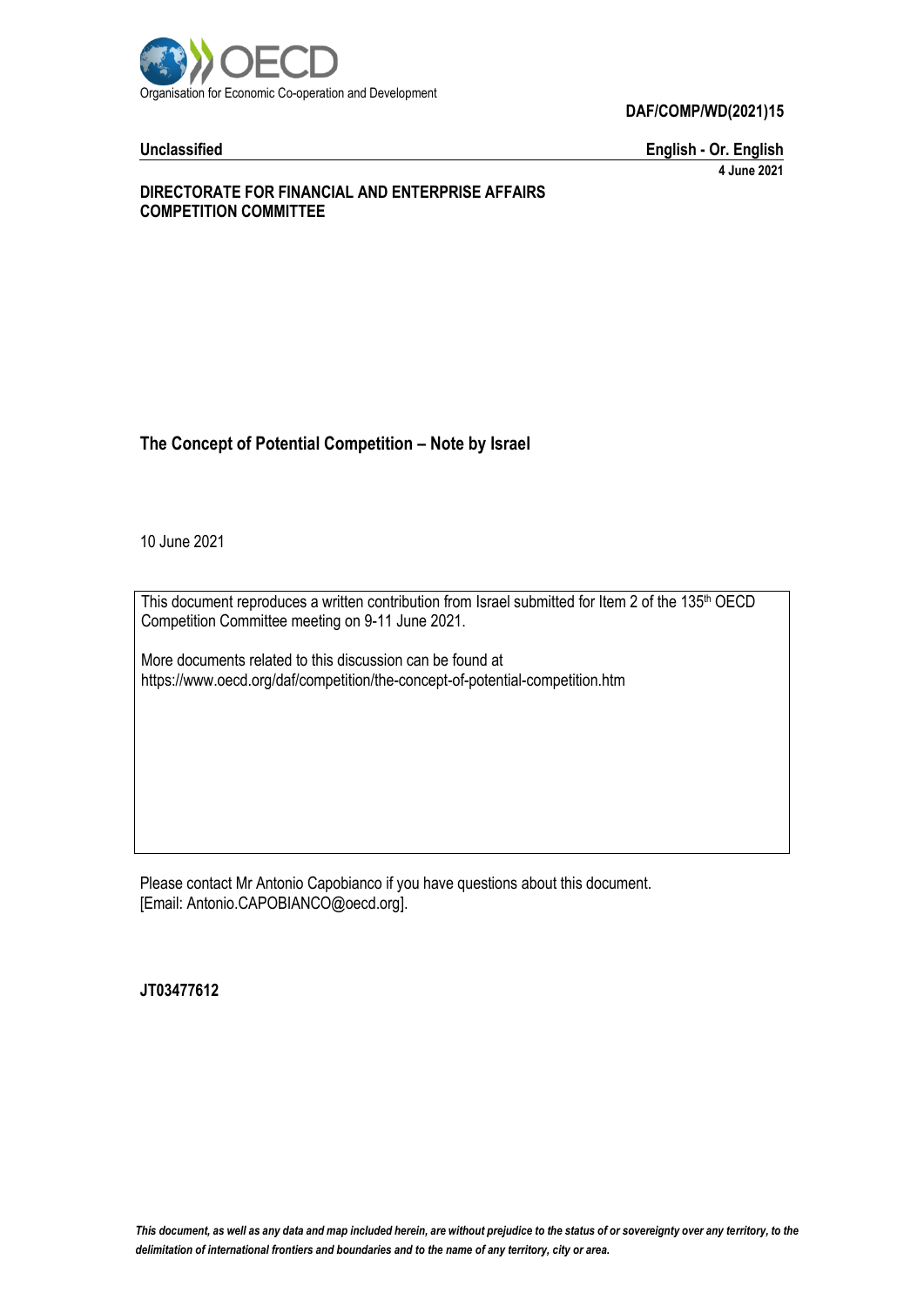# *Israel*

1. This paper will provide an overview of the potential competitor doctrine under Israeli law, as well as address a few points looking forward<sup>12</sup>.

2. Israeli law recognizes the applicability of the potential competitor doctrine. It is present in Israel's competition legislation, mostly within the block exemption regulations, and it has been discussed and applied by both the Israel Competition Tribunal (hereinafter the **Competition Tribunal)** and the Israel Supreme Court. Furthermore, the Israel Competition Authority (hereinafter **the ICA)** incorporates the potential competitor doctrine in its guidelines, opinion papers and decisions in the framework of mergers assessment as well as enforcement proceedings.

## **1. Potential Competitor Doctrine Under Israeli Competition Legislation and ICA Guidelines**

3. **ICA's Horizontal Merger Guidelines** (January 23, 2011)<sup>3</sup> address the concept of potential competition as part of the merger assessment guidelines, by addressing players on the market's threshold as competitors in circumstances similar to those found in the potential competitor doctrine.

**Box 1. ICA's Horizontal Mergers Guidelines' (January 23, 2011) – How to Identify Competitors**

The 2011 guidelines detail how to identify competitors in a relevant market during the preliminary review of a merger and its effect on competition. They state as follows:

"In general, the competition in a given market is affected by two types of players: (1) existing competitors, who at the time of the merger assessment produce or supply goods in the relevant market, and; (2) competitors who are at the threshold of the relevant market, but have yet to actually supply goods within said market. In general, the ICA will consider a player as a competitor if it can - and is expected to - supply goods to the relevant market in the near future – usually, within no longer than one year – and that doing so will not entail significant sunk costs of entering or exiting the market".

4. More recently, competition legislation in Israel anchored the concept of potential competition in Israeli law (secondary legislation), through the 2018 amendment to legislation regarding **block exemptions**, as demonstrated in the Antitrust Rules (block exemption regarding Non-horizontal Arrangements that do not Include Certain Price Restraints) (temporary order) – 2013 (hereinafter the **Block Exemption regarding Non Horizontal Arrangements)**. This amended block exemption defines "competitors" *inter* 

 $\overline{a}$ 

<sup>&</sup>lt;sup>1</sup> Note, that this contribution does not purport to address all aspects of the issue, nor does it constitute a legal advice or a pre-ruling by the Israel Competition Authority.

<sup>2</sup> Note, that all translations included in this paper are unofficial, non-binding translations prepared for the convenience of the reader.

<sup>&</sup>lt;sup>3</sup> Israel Competition Authority, *Public Statement 1/11 Regarding Guidelines for Examination of Horizontal Mergers* (November 23, 2011)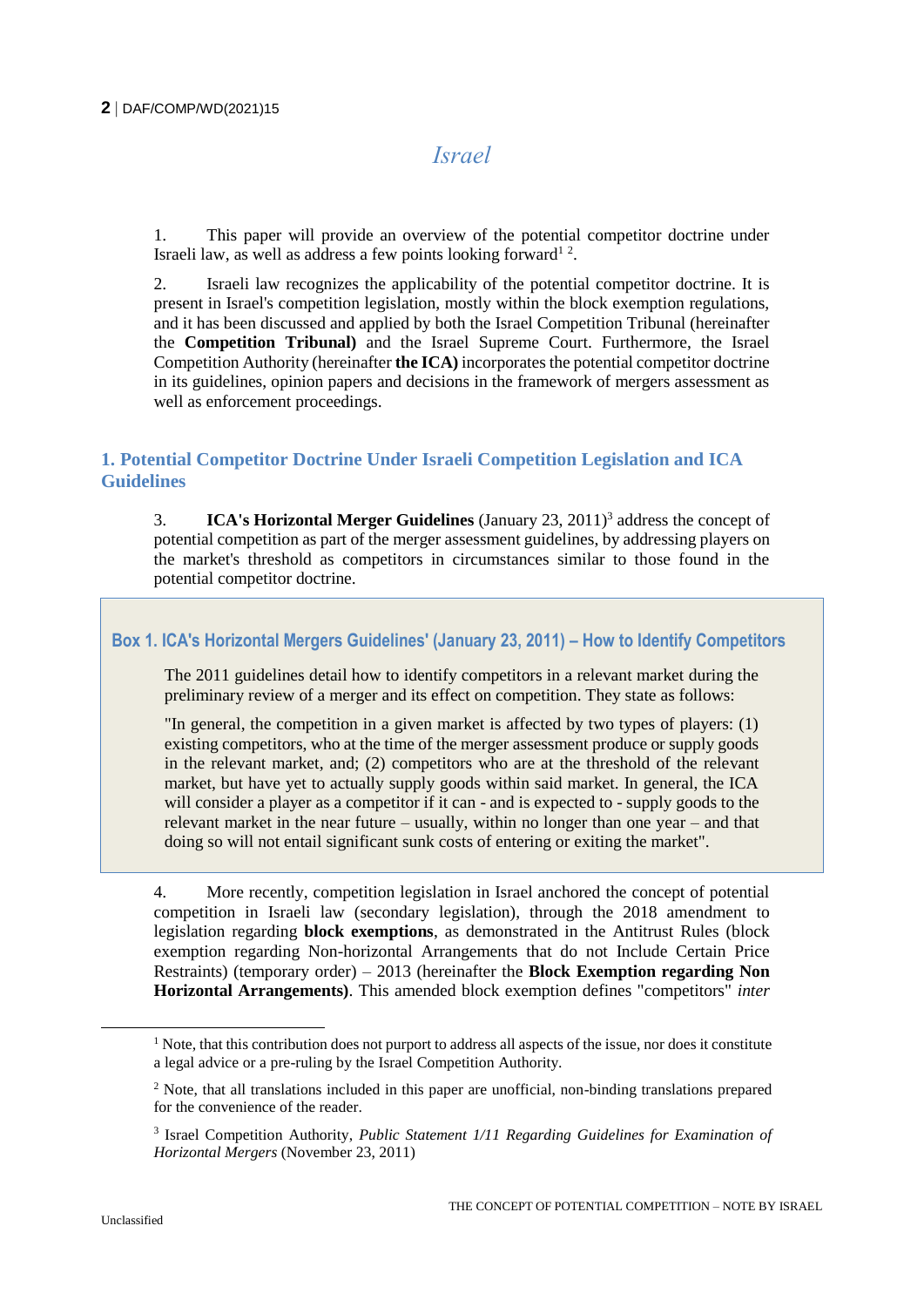*alia* as potential competitors, in effect classifying arrangements to which they are a party as horizontal rather than vertical, and thus excluding arrangements to which they are a party from the scope of the block exemption. This is a clear demonstration of the way the Israeli legislator views potential competitors, as important competitive factors. In this regard, see also above, the Explanatory Notes to legislation amendment of competitors definition in the Block Exemption regarding Non Horizontal Arrangements.<sup>4</sup>

**Box 2. Explanatory Notes to Legislation Amendment of Competitors Definition in the Block Exemption regarding Non Horizontal Arrangements**

Amended definition of "competitors" in the Block Exemption regarding Non Horizontal Arrangements:

"Competitors – each of the following:

…(3) those who likely would compete with each other (as defined in sub-paragraph (1) or (2) hereto) were it not for the restrictive arrangement, or those who can produce goods which are substitutes in the eyes of the consumers, or to immediately supply such goods without acquiring existing manufacturing or marketing activity from another, or those who disclosed their intent to begin manufacture or supply of such products in the near future, either by beginning preparations for said production, or by other means of disclosure, or that are likely to do so."

**Explanatory notes for the amended definition:** "this definition for competitors was enacted in order to include potential competitors, i.e. cases in which during the period the restrictive arrangement was signed or during the period beforehand, the parties to the arrangement did not compete with one another, but there is a probable likelihood that were it not for the arrangement they might compete in a future time … restrictive arrangements between potential competitors regarding the goods as to which they are potential competitors might have a horizontal effect on competition, in present or future time, thus should be reviewed as horizontal agreements and be excluded from the block exemption."

## **2. Adoption of** *Actual* **Potential Competition Doctrine by Israel Supreme Court**

5. The most prominent judgment on this issue was rendered by the Israel Supreme Court in CA 2082/09 **Eurocom DBS Satellite Services (1998) Ltd. v. Bezeq, the Israel Telecommunications Corporation Ltd.** (August 20, 2009), in which ICA's decision to object to a conglomerate merger<sup>5</sup> in the telecom industry was reinstated based on the risk that the merger will damage competition by removing a potential competitor from the market (hereinafter the **Eurocom Case**).

<sup>4</sup> Explanatory Notes to The Antitrust Rules (block regarding Non-horizontal Arrangement that do not include particular price restraints) (temporary order) – 2013, paragraph 3 (with reference to the definition of "competitors").

<sup>5</sup> Israeli law recognizes mergers between potential competitors as *conglomerate* mergers with horizontal consequences, which should be assessed, rather than *horizontal* merger, similar to the European Commission. See Ariel Ezrachi and David Gilo A Comparative Analysis of European and Israeli Competition Laws, 2019, 346.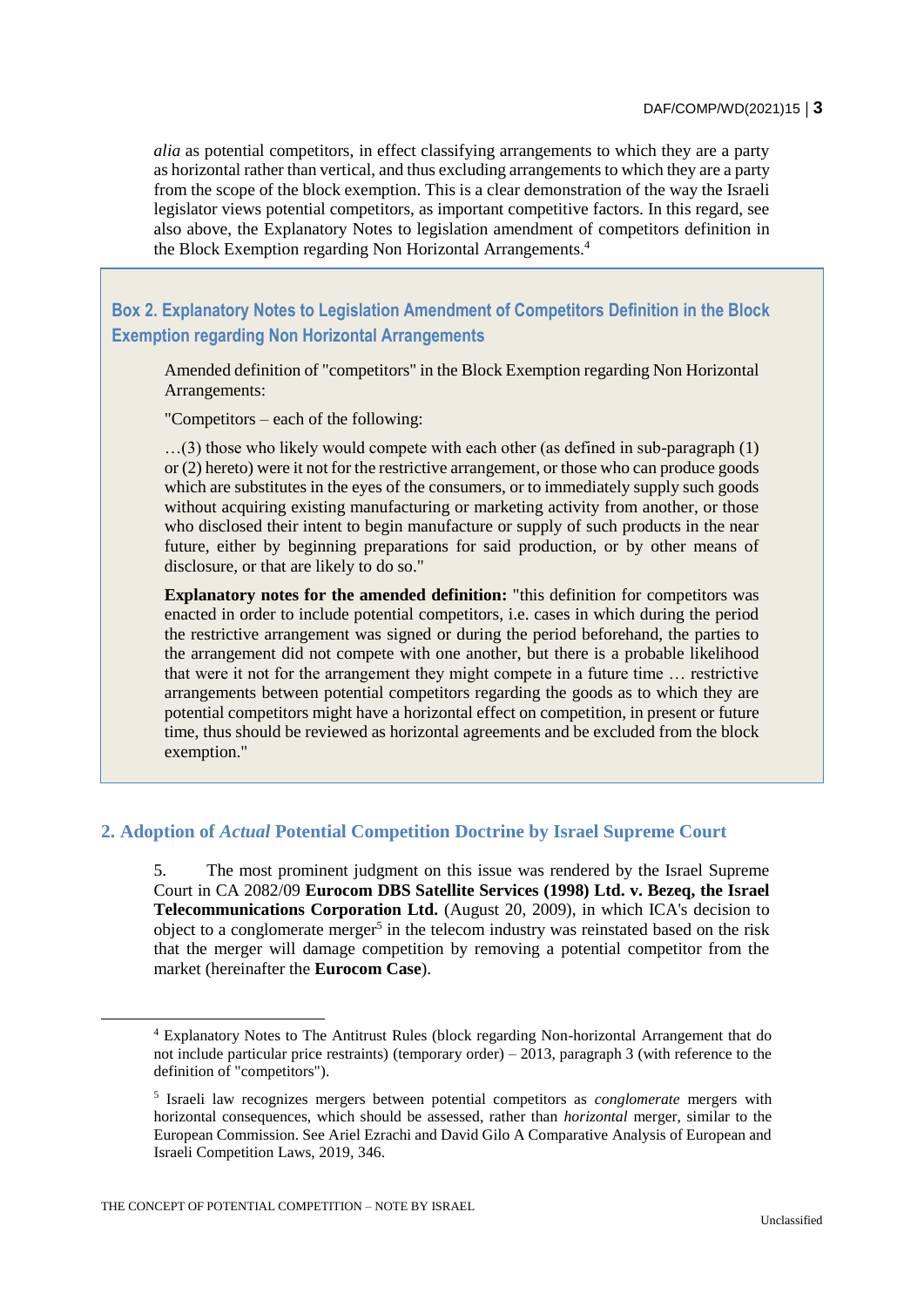## **Box 3. About the Eurocom Case**

#### **The parties**

Bezeq, the Israel Telecommunications Corporation Ltd. (hereinafter Bezeq), a telecom company providing telephony and internet infrastructure, as well as other communication services. At the time of the case, Bezeq held 49.78% of the shares of Yes;

Yes D.B.S. Satellite Services (1998) Ltd. (hereinafter and above Yes) is one of only two providers in the multi-channel television broadcast infrastructure market and in the multi-channel television broadcasting market.

#### **The proposed merger and ICA's decision**

On August 2006, Bezeq and Yes submitted a notice of merger declaring Bezeq's intention to become the controlling shareholder of Yes, by increasing its shares of Yes to 58.36%.

The ICA (the Anti-Trust authority at the time) objected to the proposed conglomerate merger, as presenting a reasonable risk of significant harm to competition from both a horizontal and vertical perspective; from the horizontal perspective, the ICA explained that the merger is likely to significantly reduce the likelihood that Bezeq, as a potential competitor, will enter the multi-channel television market.

#### **The appeal and the affirmation of the ICA's decision**

Bezeq filed an appeal with the Competition Tribunal, which overturned the ICA's decision, ruling that the merger would be permitted subject to certain conditions. The ICA and Eurocom (an interested party) appealed to the Supreme Court regarding the merger approval, while Bezeq counter-appealed regarding the conditions set for the approval.

The Supreme Court applied the actual potential competitor doctrine to the reviewed merger, and accordingly considered Bezeq to be a potential competitor in the relevant market. The Court overturned the Competition Tribunal decision and reinstated ICA's decision to object to the proposed merger between Bezeq and Yes.

6. In its judgment, the Court acknowledged the difference between actual and perceived potential competition; the latter was not applicable to the merger in question. Regarding the former, the Court clarified that the *actual* potential competitor doctrine deals with the competition that might develop in *future time* in a specific market in case of entry by the merging company, which at the time of the merger does not participate in that market and does not constitute an external competitive restraint on that market at such time.

7. The Court applied the *actual* potential competitor doctrine to the reviewed merger, and found that two key conditions for establishing the actual competitor doctrine were present in the case – reasonable likelihood that the alleged potential competitor will enter the market, and; capability as well as sufficient economic incentive to enter.

8. The Supreme Court in the Eurocom Case also held that there are several parameters relevant in assessing whether an entity should be considered as a potential competitor under the doctrine in a manner that will justify taking into account future harm to competition caused by its elimination: the level of concentration in the relevant market, barriers to entry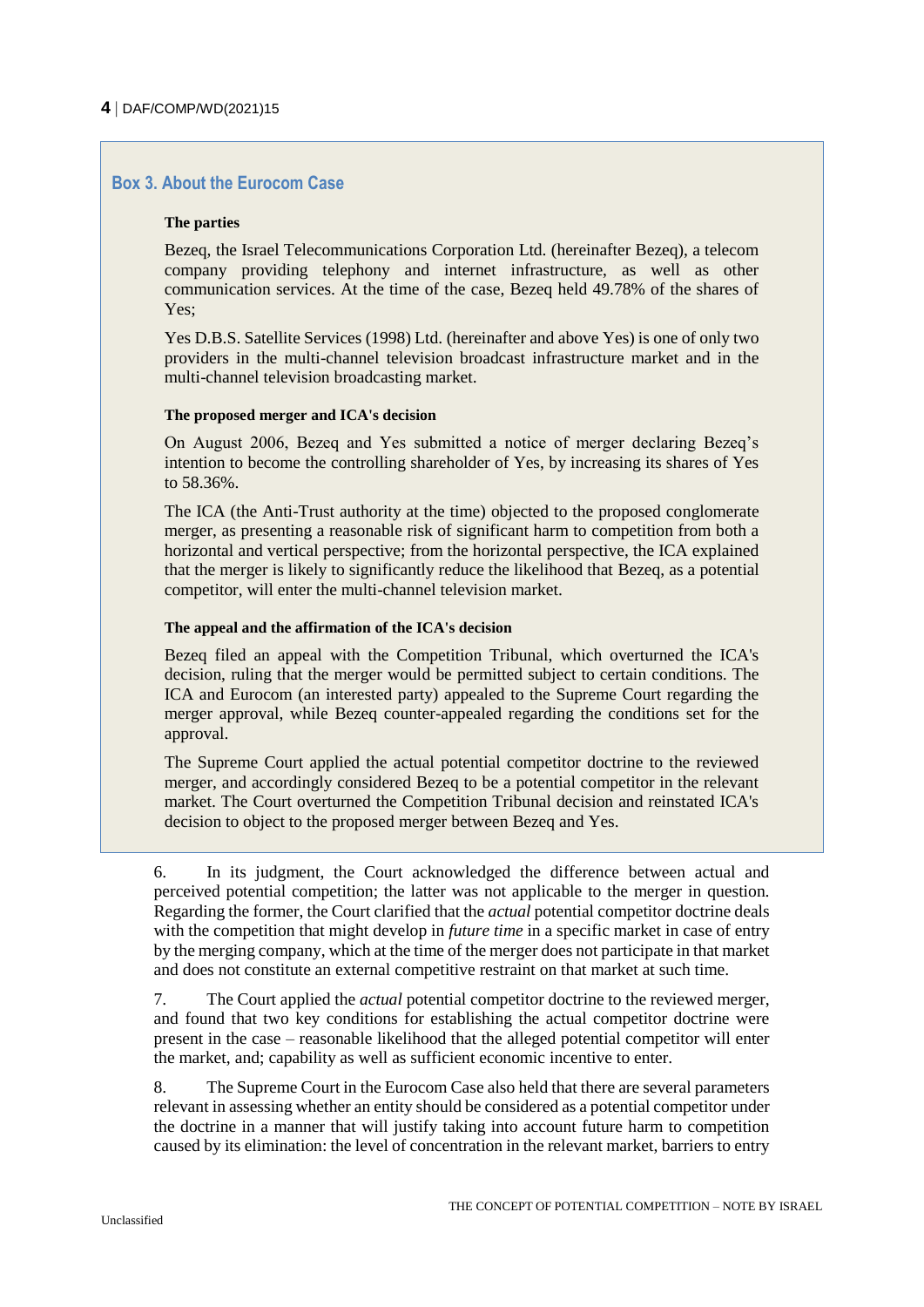to the market, likelihood of entry to the market by the potential competitor and by third parties other than the potential competitor and their willingness to do so, the dominance of existing players in the market (in merger cases – the acquiring entity's power), and the magnitude of the advantages the potential competitor might bring to competition in the market.

9. These parameters are key to the outcome of merger analysis under the doctrine. in the Eurocom Case, the Court ruled that these elements tipped the scale towards considering the merging company as a potential competitor in the relevant market, and that the harm caused by its elimination should be taken into consideration in the merger assessment, resulting in the Court decision to reinstate the ICA's decision to object to the merger.

10. Notably, while the Court did base its decision on the actual potential competitor doctrine, the justices in the Eurocom Case stressed that objecting to mergers based on this doctrine expands the scope of merger control, and that it should be done cautiously.

11. The actual potential competitor doctrine was applied in a similar manner in several additional judgments of the Competition Tribunal such as 8006/03 **Yehuda Pladot Ltd. v. The Antitrust Director General** (April 11, 2007) pp. 60-61, and 1/00 **Food Club Ltd. v. The Antitrust Director General** (May 29, 2003) pp. 43-51.

## **3. Potential Competitor Doctrine in Additional ICA's Decisions and Publications**

12. In 2018, 9 years after the Eurocom Case, the actual potential competitor doctrine was implemented once more as the main reason according to which the ICA objected to a proposed merger, this time between two Israeli airlines – Sun D'or and Israir.<sup>6</sup>

#### **Box 4. Proposed merger between Sun D'or International Airlines Ltd. and Israir Airlines Ltd.**

On January 2018, the ICA announced its objection to the proposed merger between El Al Israel Airlines Ltd. (hereinafter El Al) and Israir Airlines Ltd. (hereinafter Israir). In the proposed merger, Sun D'Or International Airlines Ltd, a wholly owned subsidiary of El Al would have acquired 100% of the shares in Israir from IDB Tourism Ltd. in exchange for USD 24 million and 25% of the shares in Sun D'Or.

The ICA objected to the merger, inter alia on the grounds that the merger would have eliminated El Al as a potential competitor in domestic flights to Eilat (city in southern Israel), thus perpetuating the duopoly that Israir and Arkia Israeli Airlines Ltd. held on this route at that time.

The ICA found that the actual potential competitor doctrine applied to El Al in this case: El Al had means and financial incentive to operate flight to Eilat in the future – El Al had operated regular flights from Ben Gurion Airport to Eilat from 2010 until 2013, and El Al's exit from this route was based on safety and operational considerations (which in the meantime were resolved by the relocation of the Eilat airport), rather than economic ones; and there was a reasonable likelihood that El Al would actually enter

THE CONCEPT OF POTENTIAL COMPETITION – NOTE BY ISRAEL

 $\overline{a}$ 

<sup>6</sup> Israel Competition Authority, *Competition General Director's reasons to object to the proposed merger between Sun D'or International Airlines Ltd. and Israir Airlines Ltd.* (January 1, 2018) **Competition** 501467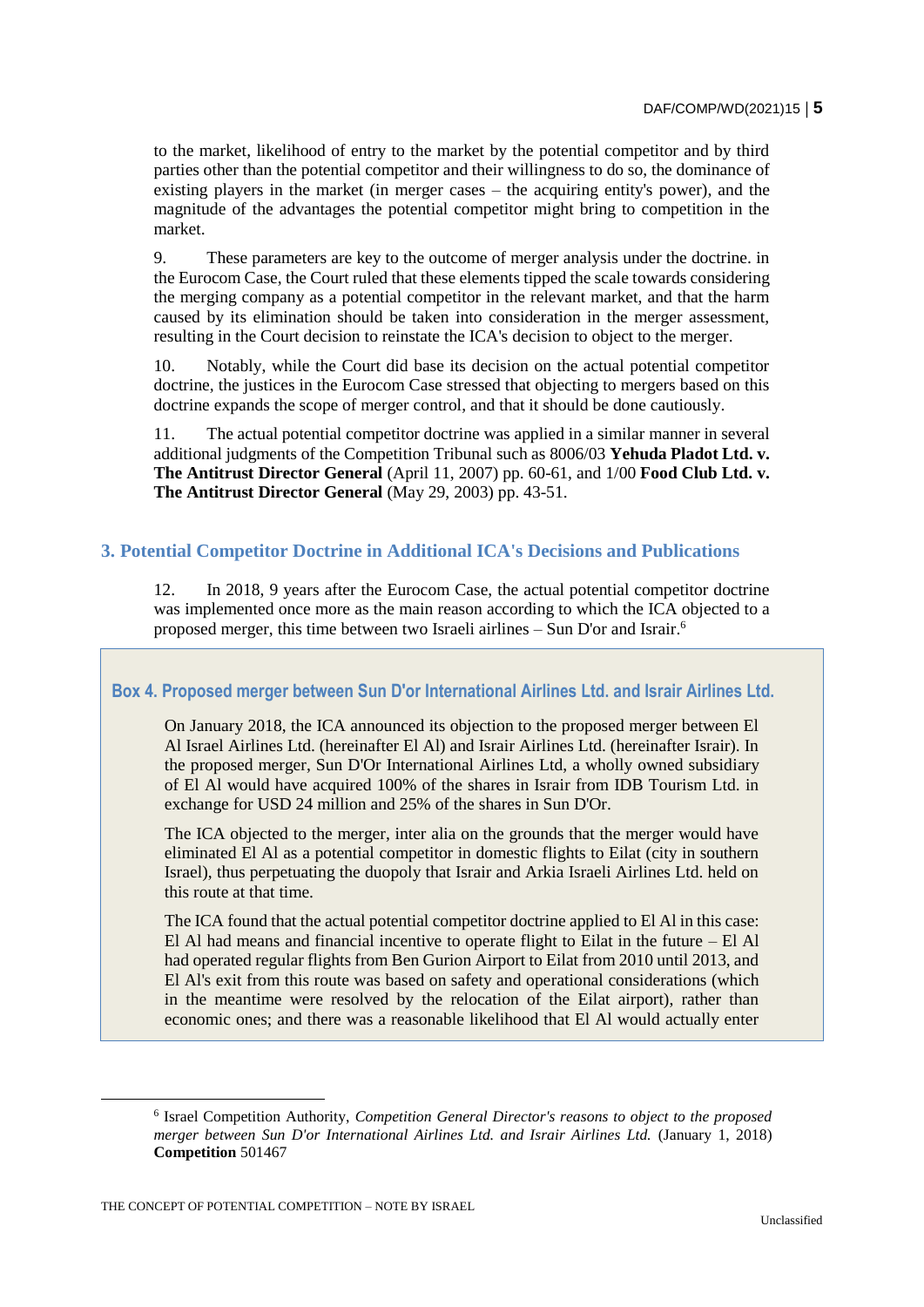the market in the near future following the merger objection – The ICA found evidence that El Al had concrete plans to reopen the route in the future.

Furthermore, the ICA found that market's characteristics' and the competition situation were such that raised concerns that eliminating El Al as a potential competitor might result in significant harm to competition in the domestic flights to Eilat market: the market was duopolistic and therefore highly concentrated; barriers to enter the market are high and El Al was the only airline that could overcome them, and El Al's presence in the market in the past contributed significantly to competition.

Given the possible harm to competition and the loss of significant advantages to competition, El Al's possible entrance to the market had to offer, the ICA objected to the proposed merger – mainly on the grounds of the potential competitor doctrine. El Al and Israir's appeal of the ICA's decision was later withdrawn.

## **4. Potential Competition - Looking Forward**

13. The discussion surrounding the question of potential competition reemerged recently in the international competition community, with reference to the challenges brought about by the digital economy. One aspect of such discussion is often raised around the issue of acquisitions of technological start-ups by big tech companies, and the question of "Killer Acquisitions", aimed to eliminate potential competitors. *Inter alia* on this backdrop, and vis-à-vis the roundtable conducted on this issue by the OECD in 2019, the ICA Initiated a two-part study on acquisitions of start-ups in Israel addressing this issue.

14. The first part, included a preliminary, rough 3-steps model for a first stage merger analysis; the *first* step consists of defining the product characteristics of the acquired company – interface or stand-alone product; the *second* step consists of assessment of the Acquirer's motivation for the transaction; and the *third* step classifies the transaction and determined the scrutiny level of the review. The second part of the study, was an examination of whether there is in fact evidence of acquisitions of start-ups aimed at eliminating them as potential competitors – either as potential competing new product or as having the potential of expansion into an adjacent market, where the acquiring company competes as well. This examination, did not present indications of Killer Acquisitions.<sup>7</sup>

15. With relation to the challenges brought by the digital economy, the ICA believes that in fast-changing digital environments there will be a growing need to think about how competition may develop and change and to take action in cases where potential harm to competition is found.

16. Such a case is currently being deliberated by the Competition Tribunal, on the subject of the separation of the two companies which operate the core of the Israeli payment systems. These companies, Automated Bank Services Ltd (*hereinafter Shva*), and Automated Clearing House (*hereinafter Masav*), are at the present jointly managed. The ICA's position is that Shva and Masav should be separated. This is based both on the current competition between them and also on the potential competition between them. As the advanced payment sector in Israel develops and progresses, there will be increasing convergence between different methods of payment, thus creating or strengthening the

 $\overline{a}$ 

<sup>7</sup> Int'l OECD, *[Start-ups, Killer Acquisitions and Merger Control –](https://www.gov.il/BlobFolder/generalpage/interncooperation/he/interncooperation_Start-ups%20killer%20acquisitions%20and%20merger%20control%20062020.pdf) Note by Israel* (June 2, 2020), and; Israel Competition Authority, *[Acquisitions of Israeli Start-ups: Ex-post Examination](https://www.gov.il/BlobFolder/reports/startups-acquisitions/he/publications_Acquisition%20of%20Israeli)* (December 2020)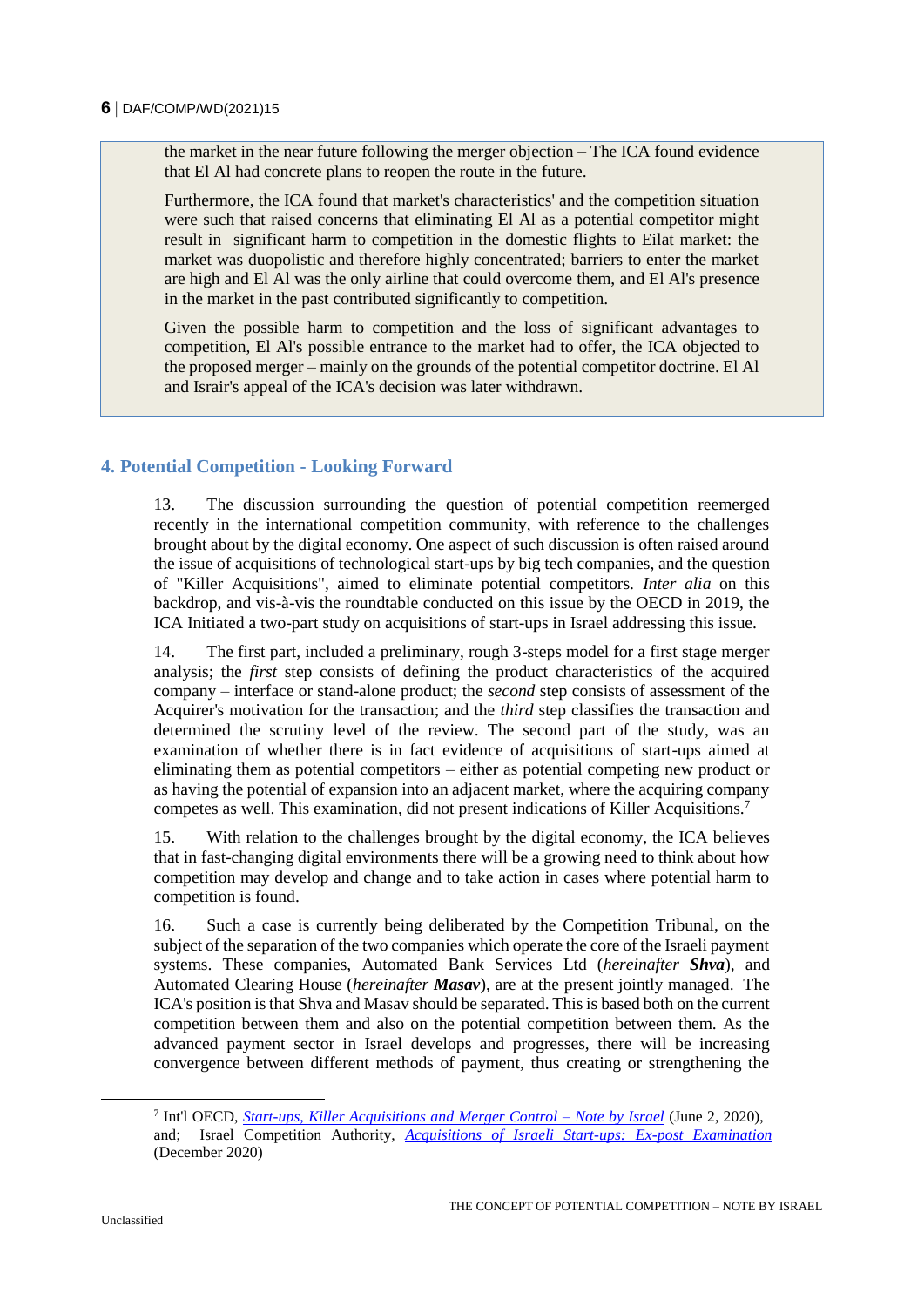competition between them for various uses – for example, retail payments in brick-andmortar stores. This increasing convergence also translates to a potential for greater competition between Shva and Masav, both in terms of developing new payment infrastructures in the future, and also in terms of the increasing competition between the existing infrastructures which serve for payment card transactions and inter-bank transfers, respectively. The ICA considers it critically important to have two, separate entities, each with the ability to develop technological solutions and with the incentive to make its infrastructure and the payment methods it serves, more attractive to end-users. The competition which the ICA expects that will be advanced between these platforms, has the potential to increase and expedite innovation, as well as provide better service to consumers.

#### **Box 5. Shva and Masav Case**

Shva is the only company in Israel that serves as a switch and processor for credit and debit card transactions. Masav (Automated Clearing House) is the sole clearinghouse in Israel for bank transfers.

In May 2020, Shva and Masav applied to the Competition Tribunal to approve the restrictive arrangement between them which includes shared management, workers, infrastructure, offices and providing mutual services to each other. Their position, stated that such collaborations may in the future be considered a restrictive arrangement, given future technological changes and regulatory changes.

Following the request for approval, in September 2020 the Director General for Competition (hereinafter The Director General) submitted her position to the Tribunal, stating her objection to the request. The Director General elaborated on the competitive concerns arising from the collaborations between the companies and recommended not to approve the requested arrangement. The Director General clarified that the collaborations between Shva and Masav may already harm competition in the present, and not only in the future, contrary to the parties' claim. Therefore, the companies are already in violation of the law, which requires prior approval for restrictive arrangements. Furthermore, the General Director stated that filing a request for approval of the restrictive arrangement cannot justify the violation of the law that is in effect until the restrictive arrangement has been approved or otherwise exempted according to the Competition Law.

On December 2020, the General Director applied to the Competition Tribunal under section 50A of the Economic Competition Law, and requested an injunction to stop the violation of the Competition Law by ceasing the collaborations or receiving approval for the arrangements according to one of the mechanisms set forth under the Competition Law (including a temporary permit). The Director General clarified in the request that the violation is being committed by the two companies that operate the core of the Israeli payment system, at a critical point in time for shaping the future payments market. The payments field in Israel is currently undergoing significant changes, both as a result of legislative reforms and as a result of technological and consumer changes taking place throughout the world and in Israel. On February 2021, the Tribunal rejected the Director General's request for such an order. However, the Tribunal clarified that its decision is not intended to provide a "stamp of approval" to the current state of affairs or to prevent the Director General from exercising her powers under the Law.